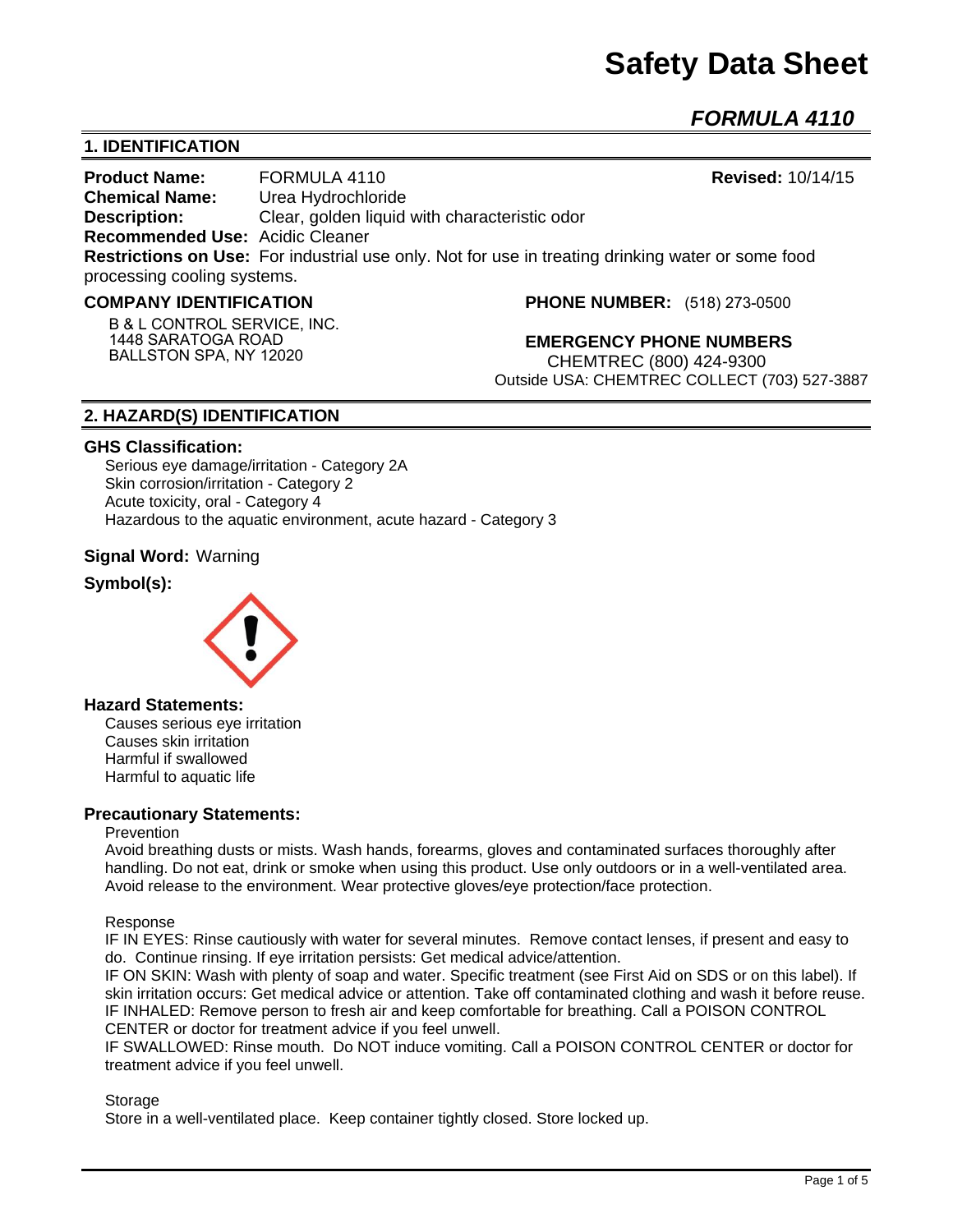Disposal

Dispose of contents/container in accordance with local, regional, national and international regulations.

## **Hazards Not Otherwise Classified:** None Known.

## **Percentages of Components with Unknown Acute Toxicity:** None Known.

## **3. COMPOSITION / INFORMATION ON INGREDIENTS**

| <b>Component</b>                   | <b>CAS-No.</b> | <b>Concentration</b> |
|------------------------------------|----------------|----------------------|
| <b>Water</b>                       | 7732-18-5      | <b>25%</b>           |
| Mineral Acid Salt of Organic Amide |                | < 75%                |

**\* Exposure limit and regulatory information in Sections 8 & 15**

**\*\* Exact percentage is a trade secret. Concentration range is provided to assist users in providing appropriate protections.**

## **4. FIRST AID MEASURES**

- **Eye Contact:** Immediately flush with clean, cool water for 15 minutes and if irritation persists, get medical attention.
- **Skin Contact:** Immediately wash skin with soap and plenty of water while removing contaminated clothing, for at least 15 minutes. If irritation persists, get medical attention. Launder contaminated clothing before reuse.
- **Inhalation:** Remove victim to fresh air. If individual experiences nausea, headache, dizziness, has difficulty in breathing or is cyanotic, seek medical attention. If not breathing, give artificial respiration via a suitable mechanical device such as a bag and mask. Do not use mouth-to-mouth resuscitation.
- **Ingestion:** Do not induce vomiting. Rinse mouth with copious quantities of water first and get immediate medical attention. Drink several glasses of water. Never give anything by mouth to an unconscious person. If vomiting occurs, keep airways clear.
- **Note to Physician:** There is no specific antidote. Treatment of overexposure should be directed at the control of symptoms and the clinical condition of the patient. Aspiration may cause lung damage. Probable mucosal damage may contraindicate the use of gastric lavage.

# **Most Important Symptoms/Effects:**

- **Eye Contact:** May cause severe irritation. Prolonged contact may cause irreversible damage and/or blindness. Vapor may cause eye irritation experienced as mild discomfort and redness.
- **Skin Contact:** Prolonged contact may cause irritation.
- **Inhalation:** Vapors or mists may irritate respiratory passages.
- **Ingestion:** May be harmful if swallowed. May cause gastrointestinal irritation.
- **Indication of Immediate Medical Attention and Special Treatment, if Necessary:** Other than acute, none known. See section 11 for toxicological information.

# **5. FIRE FIGHTING MEASURES**

- **Suitable (and Unsuitable) Extinguishing Media:** Water spray or fog, foam, dry chemical or carbon dioxide
- **Specific Hazards Arising from the Chemical:** Product may be irritating to the eyes, skin, and respiratory system. Closed containers may rupture (due to buildup of pressure) when exposed to extreme heat. If evaporated to dryness, some product residuals may burn. Thermal decomposition may release oxides of carbon, nitrogen and ammonia.
- **Special Protective Equipment and Precautions for Fire-Fighters:** Wear self-contained breathing apparatus and full turn-out gear. Approach fire from upwind direction. If possible, move containers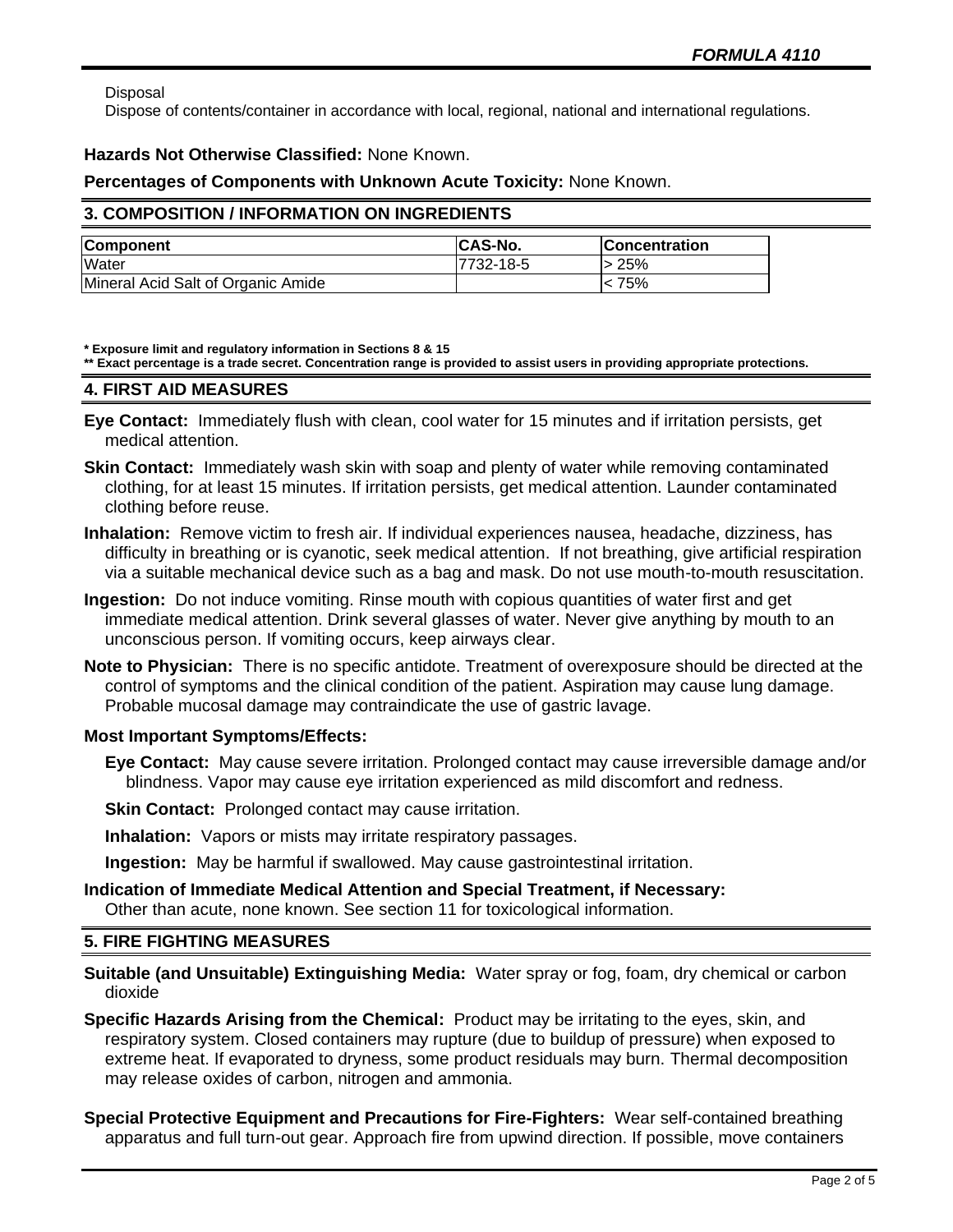away from fire. Cool fire exposed containers with water spray. If containers rupture or leak, product may evolve irritating or toxic gas under extreme heat. Contain runoff.

# **6. ACCIDENTAL RELEASE MEASURES**

# **Spill Containment and Clean-up Instructions:**

Wear suitable protective equipment found in section 8. Small spills may be flushed with copious quantities of water, preferably to a sanitary sewer or waste treatment facility. Larger spills may require neutralization prior to flushing or absorbed in sawdust or other absorbent and sweeping disposed of in an approved landfill. The area may then be flushed with copious quantities of water. Floor may be slippery; use care to avoid falling. Avoid release of this product into the environment to prevent contamination of soil, sewers, natural waterways and/or groundwater. See Section 12 for Ecological Information.

# **7. HANDLING AND STORAGE**

# **Handling and Storage:**

Store in a cool, dry, well ventilated area, between 10°C and 49°C. Keep containers tightly closed when not in use and follow all recommended safety precautions when handling the material. Keep out of sun and away from heat or open flame. Keep away from incompatible materials. See Section 10 for incompatible materials.

# **8. EXPOSURE CONTROL / PERSONAL PROTECTION**

**Engineering Controls:** General ventilation expected to be satisfactory

# **PERSONAL PROTECTION EQUIPMENT**

**Respiratory:** Not normally required. If vapors, fumes, or dusts are present use a OSHA or NIOSH approved respirator, a fresh air breathing apparatus, or a self-contained breathing apparatus.

**Eyes and Face:** Chemical splash goggles or face shield/goggle combination

**Hands and Skin:** Chemical resistant rubber, neoprene latex or PVC

**Other Protective Equipment:** Eyewash station in area of use. Wear long sleeve shirt, long pants, and boots.

**EXPOSURE GUIDELINES**

**Exposure Limits:** 

**COMPONENT TLV** N.A.

# **9. PHYSICAL AND CHEMICAL PROPERTIES**

| <b>Appearance and Odor:</b>        | Clear, golden liquid with characteristic odor |                                        |                        |
|------------------------------------|-----------------------------------------------|----------------------------------------|------------------------|
| <b>Odor Threshold:</b>             | N.D.                                          | <b>Vapor Pressure:</b>                 | 17                     |
| pH (undiluted):                    | < 1.0                                         | <b>Vapor Density:</b>                  | N.D.                   |
| <b>Freeze Point:</b>               | N.D.                                          | Specific Gravity(@22°C):               | $1.19 - 1.23$          |
| <b>Boiling Point:</b>              | >100°C (212°F)                                | <b>Solubility in Water:</b>            | Complete               |
| <b>Flash Point:</b>                | $>93^{\circ}$ C (199 $^{\circ}$ F)            | <b>Partition Coefficient:</b>          | N.D. (n-octanol/water) |
|                                    |                                               | <b>Auto-Ignition Temperature:</b>      | N.D.                   |
| <b>Evaporation Rate:</b>           | Slow                                          | <b>Decomposition Temperature: N.D.</b> |                        |
| Flammability (solid, gas): No      |                                               | <b>Viscosity:</b>                      | N.D.                   |
| Flammable Limits in Air: LFL - N/A |                                               |                                        |                        |
|                                    | $UFL - N/A$                                   |                                        |                        |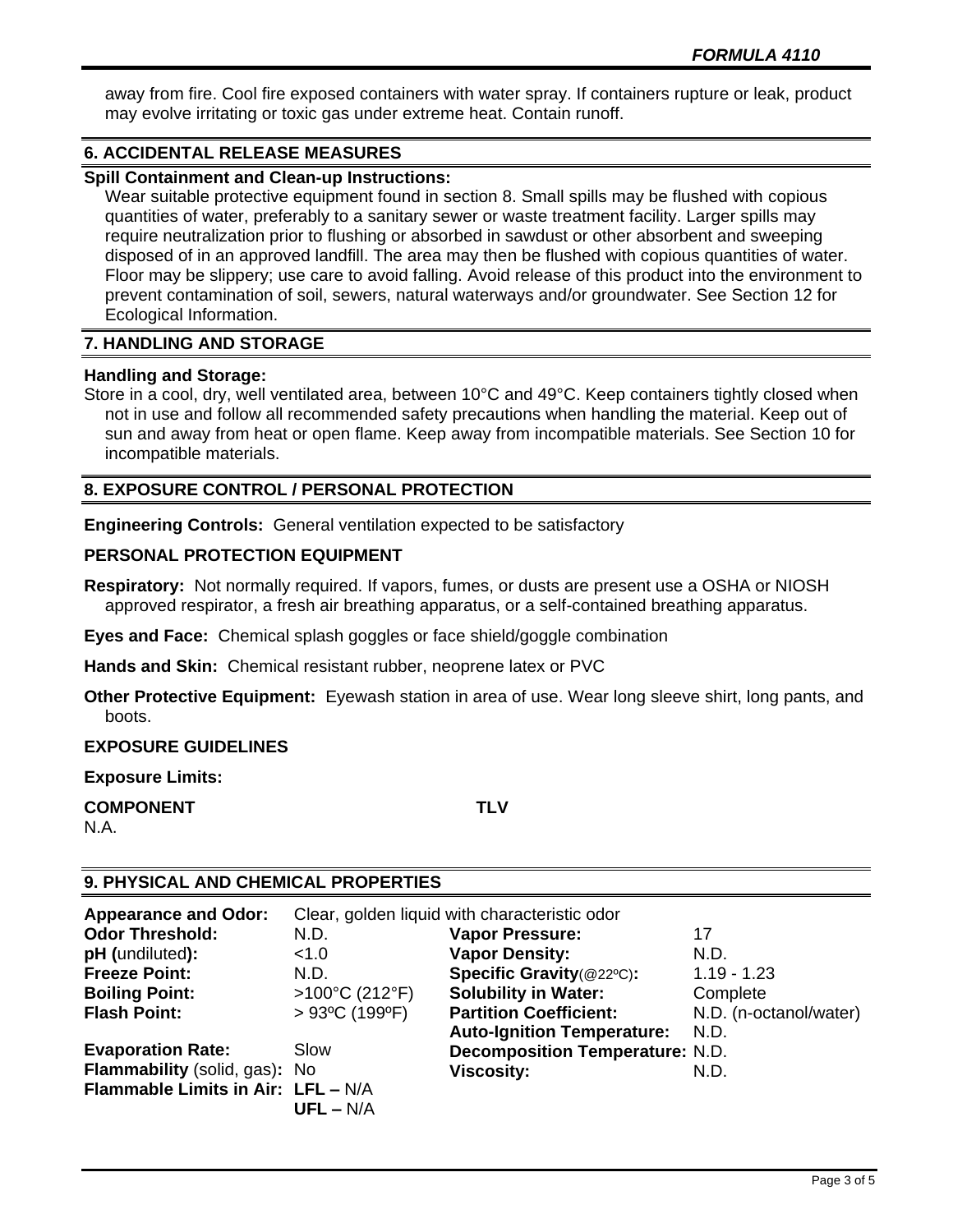# **10. STABILITY AND REACTIVITY**

**Reactivity:** No data available

**Chemical Stability:** Stable under normal conditions

**Possibility of Hazardous Reactions:** Will not occur under normal conditions.

**Conditions to Avoid:** Avoid excessive heat, sparks or open flames.

**Incompatible Materials:** Concentrated alkalis. May form explosive mixtures with strong oxidizing including chlorine and avoid mixing with metal powders.

**Hazardous Decomposition Products:** Thermal decomposition may release oxides of carbon, nitrogen and ammonia.

## **11. TOXICOLOGICAL INFORMATION**

**Ingestion Testing:** None established for this product.

**Skin Testing: None established for this product.** 

**Inhalation Testing:** None established for this product.

## **CHRONIC TOXICITY DATA**

**Sensitization Testing:** None established for this product.

**Other Testing:** None established for this product.

**Routes of Exposure:** Eyes, Ingestion, Inhalation, Skin.

**Eye Contact:** May cause severe irritation. Prolonged contact may cause irreversible damage and/or blindness. Vapor may cause eye irritation experienced as mild discomfort and redness.

**Skin Contact:** Prolonged contact may cause irritation.

**Inhalation:** Vapors or mists may irritate respiratory passages.

**Ingestion:** May be harmful if swallowed. May cause gastrointestinal irritation.

**Medical Conditions Aggravated by Exposure:** Asthma, bronchitis, emphysema and other lung diseases and chronic nose, sinus and throat conditions. Skin irritation may be aggravated in individuals with existing skin disorders.

**Chronic Effects from Repeated Overexposure:** Other than short term effects, none established.

## **12. ECOLOGICAL INFORMATION**

## **Aquatic Toxicity Data:**

Invertebrate: Ceriodaphnia dubia, LC50/48hr: 55 mg/l

**Product Fate Data:** None established for this product.

**Biodegradation Data:** None established for this product.

## **13. DISPOSAL CONSIDERATIONS**

**Waste Disposal:** Dispose of in accordance with local, regional, national and international regulations. Contact the Hazardous Waste representative at the nearest EPA Regional Office for guidance. Container Disposal: Triple rinse container (or equivalent) promptly after emptying and offer for reconditioning if appropriate. Empty the rinsate into application equipment or a mix tank or store rinsate for later use or disposal.